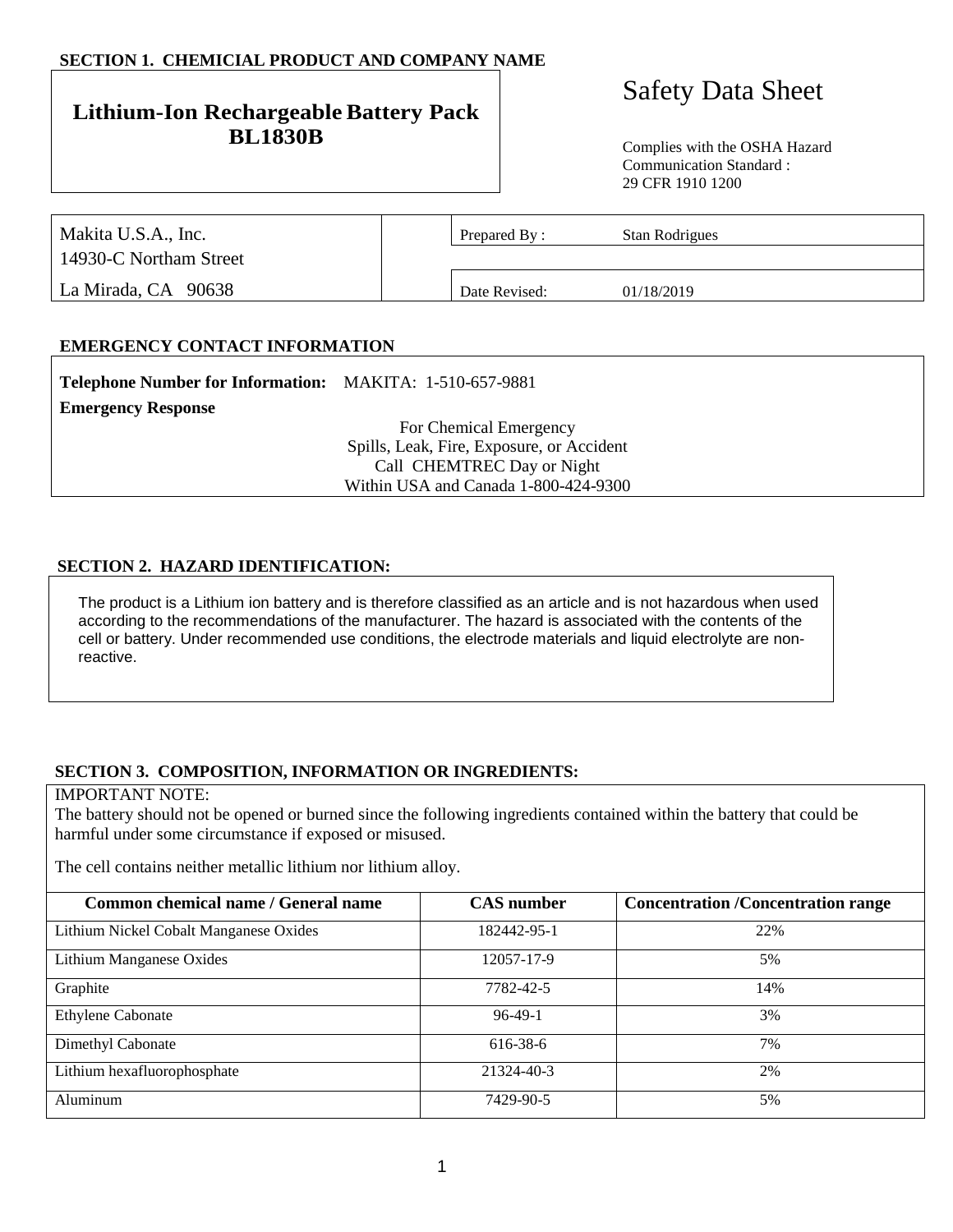## **CONTINUED: SECTION 3. COMPOSITION, INFORMATION OR INGREDIENTS:**

| Common chemical name / General name                                   | <b>CAS</b> number | <b>Concentration /Concentration range</b> |
|-----------------------------------------------------------------------|-------------------|-------------------------------------------|
| Copper                                                                | 7440-50-8         | 23%                                       |
| Iron                                                                  | 7439-89-6         | 19%                                       |
| UN number:<br>UN3480                                                  |                   |                                           |
| Watt-hour rating: $6.0 \text{ Wh} / 5.6 \text{ Wh}$ (Nominal / Rated) |                   |                                           |

## **SECTION 4. FIRST AID MEASURE:**

|               | The product contains organic electrolyte. In case of electrolyte leakage from the battery, actions described below are required.                                                                 |
|---------------|--------------------------------------------------------------------------------------------------------------------------------------------------------------------------------------------------|
| Eye contact:  | Flush the eyes with plenty of clean water for at least 15 minutes immediately, without rubbing, and call a doctor. If<br>appropriate procedures are not taken, this may cause an eye irritation. |
| Skin contact: | Wash the contact areas off immediately with plenty of water and soap. If appropriate procedures are not taken, this may<br>cause sores on the skin.                                              |
| Inhalation:   | Remove to fresh air immediately, and call a doctor.                                                                                                                                              |

## **SECTION 5. FIRE FIGHTING MEASURES:**

- Use specified extinguishers (gas, foam, powder) and extinguishing system under the Fire Defense Law.
- Since corrosive gas may be produced at the time of fire extinguishing, use an air inhalator when danger is predicted.
- Use a large amount of water as a supportive measure in order to get cooling effect if needed. (Indoor/outdoor fire hydrant)
- Carry away flammable materials immediately in case of fire.
- Move batteries to a safer place immediately in case of fire.

## **SECTION 6. ACCIDENTAL RELEASE MEASURES:**

- Wipe off with dry cloth
- Keep away from fire
- Wear safety goggles, safety gloves as needed

## **SECTION 7. HANDLING AND STORAGE:**

| Storage:  | Store within the recommended limit of -20 $\degree$ C to 45 $\degree$ C (-4 $\degree$ F to 113 $\degree$ F), well-ventilated area.<br>Do not expose to high temperature $(60^{\circ}C/140^{\circ}F)$ . Since short circuit can cause burn hazard or safety vent to open, do<br>not store with metal jewelry, metal covered tables, or metal belt. |
|-----------|---------------------------------------------------------------------------------------------------------------------------------------------------------------------------------------------------------------------------------------------------------------------------------------------------------------------------------------------------|
| Handling: | Do not disassemble, remodel, or solder. Do not short $+$ and $-$ terminals with a metal.<br>Do not open the battery.                                                                                                                                                                                                                              |
| Charging: | Charge within the limits of $0^{\circ}$ C to $45^{\circ}$ C (32 $^{\circ}$ F to 113 $^{\circ}$ F) temperature. Charge with specified charger designed for this<br>battery.                                                                                                                                                                        |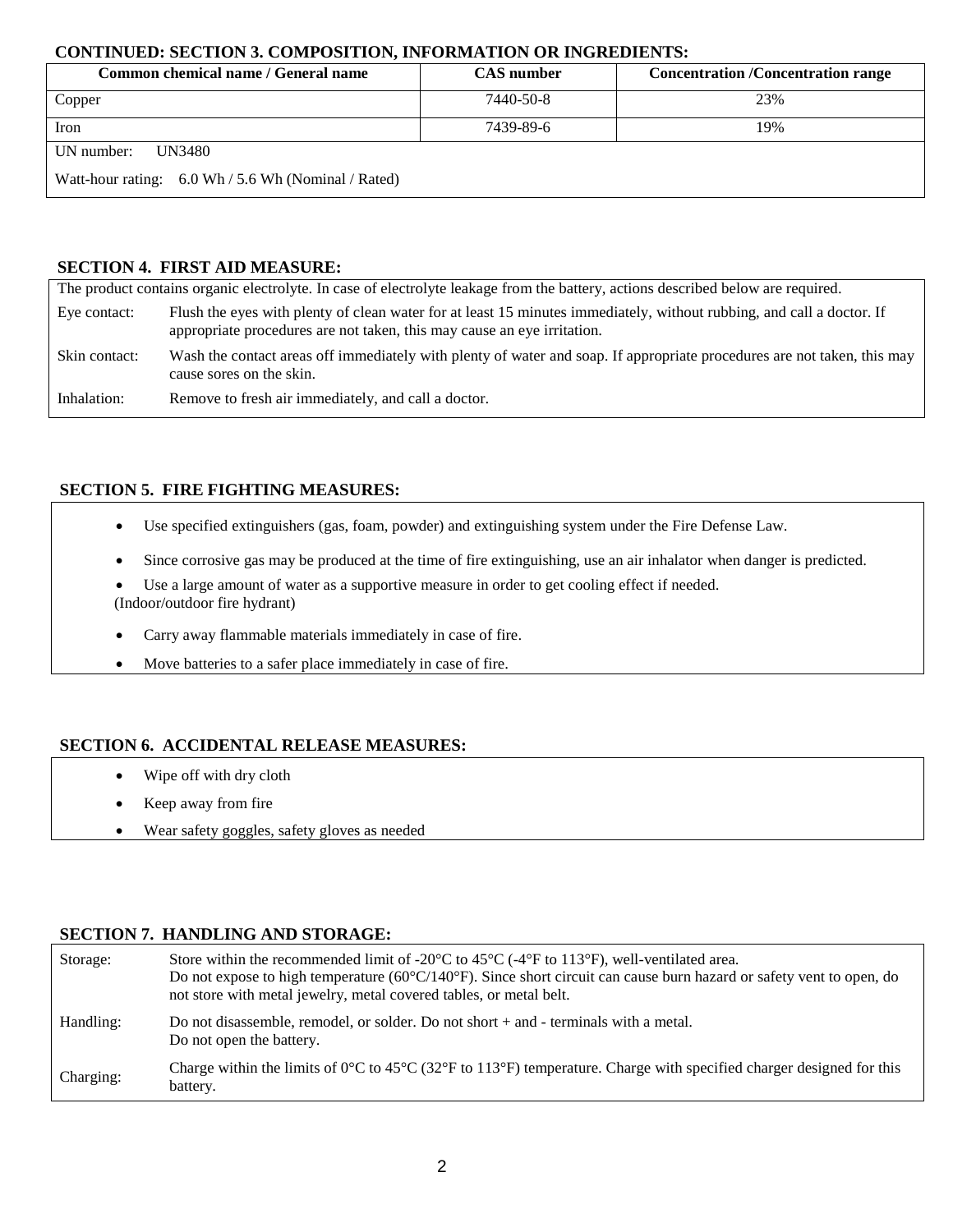## **CONTINUED: SECTION 7. HANDLING AND STORAGE:**

| Discharging: | Discharge within the limits of -20 $^{\circ}$ C to 60 $^{\circ}$ C (-4 $^{\circ}$ F to 140 $^{\circ}$ F) temperature.          |
|--------------|--------------------------------------------------------------------------------------------------------------------------------|
| Disposal:    | Dispose in accordance with applicable federal, state and local regulations.                                                    |
| Caution:     | Fire, Explosion, and Severe Burn Hazard. Do not Crush, Disassemble,<br>Heat Above $100^{\circ}C/212^{\circ}F$ , or Incinerate. |

## **SECTION 8. EXPOSURE CONTROLS AND PERSONAL PROTECTION:**

| Acceptable concentration: | Not specified in ACGIH.                                                          |
|---------------------------|----------------------------------------------------------------------------------|
| Facilities:               | Provide appropriate ventilation such as local ventilation system in the storage. |
| Protective clothing:      | Gas mask for organic gases, safety goggle, safety glove.                         |

## **SECTION 9. PHYSICAL AND CHEMICAL PROPERTIES:**

| Appearance:                       | Lithium Ion Rechargeable Cells. |
|-----------------------------------|---------------------------------|
| <b>Average Operating Voltage:</b> | 3.70 V                          |

## **SECTION 10. STABILITY AND REACTIVITY:**

External short-circuit, deformation by crush, high temperature (over 100°C) exposure of a battery cause generation of heat and ignition.

## **SECTION 11. TOXICOLOGICAL INFORMATION:**

| Acute toxicity: | No information as a battery |
|-----------------|-----------------------------|
| Local effects:  | No information as a battery |

## **SECTION 12. ECOLOGICAL INFORMATION:**

When exhausted battery is buried in the ground, corrosion may be caused on the outer case of battery and electrolyte may be oozed. There is no information on environmental influence.

## **SECTION 13. DISPOSAL CONSIDERATIONS:**

When battery is disposed, isolate positive (+) and negative (-) terminals of the battery to avoid those terminals from touching each other. Batteries may be short-circuited when piled up or mixed with the other batteries in disorder. Dispose in accordance with applicable federal, state and local regulations.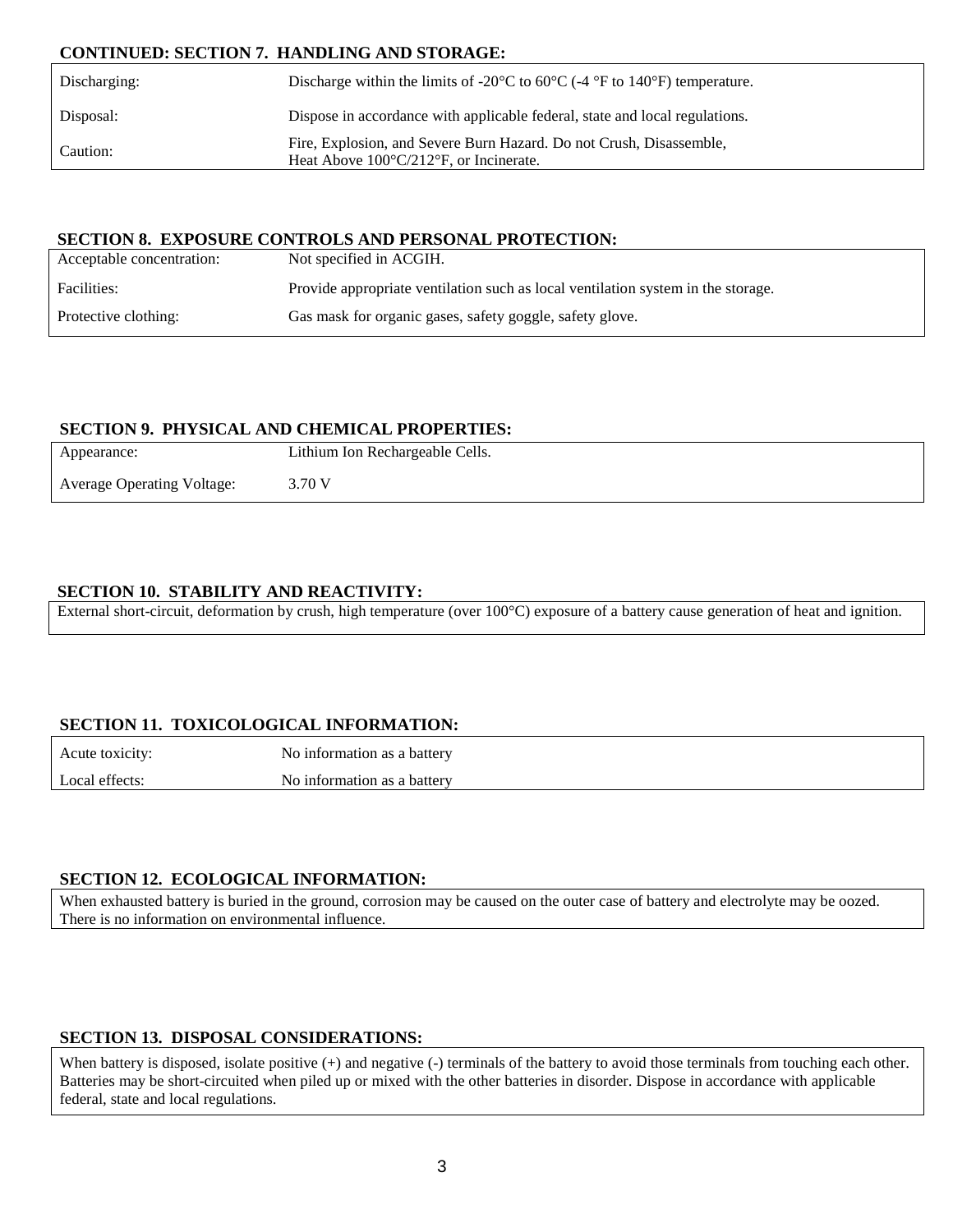## **SECTION 14. TRANSPORT INFORMATION:**

- The cells in these batteries have been tested and meet the requirements for the UN Manual of Tests and Criteria, Part III, subsection 38.3
- When a number of batteries are transported by ship, vehicle and railroad avoid high temperature and dew condensation.
- Avoid transportation which may cause damage of package.

• Lithium-ion batteries are not subject to dangerous goods regulation for the purpose of transportation by the International Maritime Dangerous Goods regulations (IMDG). For Lithium-ion batteries, the Watt-hour rating is no more than 20Wh /cell and 100Wh/ battery pack can be treated as "non-dangerous goods" by the United Nations Recommendations on the Transport of Dangerous Goods/Special Provision 188, provided that the products are prevented from being short-circuited with each other and are packaged in an appropriate condition which satisfies Packing Group II performance level.

- IATA (International Air Transport Association): Dangerous Goods Regulation Packing Instruction 965 (Lithium ion or lithium polymer cells and batteries without electronic equipment) went into effect April 1, 2016: Lithium ion cells and batteries must be offered for transport at a state of charge not exceeding 30 per cent of their rated capacity. UN 3480, PI 965, Section IA and IB and II will be restricted to carriage on cargo aircraft. All packages must bear the Cargo Aircraft Only label in addition to the other marks and labels required by the Regulations.
- US Hazardous Materials Regulations 49 CFR (Code of Federal Regulations) Sections 173-185 Lithium batteries and cells.

Section II requirements apply to lithium-ion cells with a Watt-hour rating not exceeding 20 Wh and lithium-ion batteries with a Watthour rating not exceeding 100 Wh packed in quantities that within the allowance permitted in Section II, Table 965-11.

## **TABLE 965-II**

| TADLE 905-II                                       |                                                                                    |                                                                                            |                                                                                                   |
|----------------------------------------------------|------------------------------------------------------------------------------------|--------------------------------------------------------------------------------------------|---------------------------------------------------------------------------------------------------|
| <b>Contents</b>                                    | Lithium-ion cells and/or batteries<br>with a Watt-hour rating of 2.7 Wh<br>or less | Lithium-ion cells with a Watt-<br>hour rating of more than 2.7Wh<br>but not more than 20Wh | Lithium-ion batteries with a<br>Watt-hour rating of more than<br>2.7Wh but not more than<br>100Wh |
| Maximum number of cells /<br>batteries per package | No limit                                                                           | 8 cells                                                                                    | 2 Batteries                                                                                       |
| Maximum net quantity per<br>package                | $2.5$ kg                                                                           | N/A                                                                                        | N/A                                                                                               |

Lithium-ion cells and batteries meeting the requirements in this section are not subject to other additional requirements of these Regulations except for:

- Each cell and battery is of the type proven to meet the requirements of each test in the UN Manual of Tests and Criteria, Part III, subsection 38.3;
	- cells and batteries must be manufactured under a quality management program;
	- for batteries, The Watt-hour rating must be marked on the outside of the battery case;
	- Each package must be capable of withstanding a 1.2m drop test in any orientation without: - damage to cells or batteries contained therein;
		- shifting of the contents so as to allow battery to battery (or cell to cell) contact;
		- release of contents.
- Each package must be marked with the lithium battery mark and the cargo aircraft only Label.
- A shipper is not permitted to offer for transport more than one package prepared according to Section II in any single consignment

Section IB requirements apply to lithium-ion cells with a Watt-hour rating not exceeding 20 Wh and lithium-ion batteries with a Watthour rating not exceeding 100 Wh packed in quantities that exceed the allowance permitted in Section II, Table 965-II.

Quantities of lithium-ion cells or batteries that exceed the allowance permitted in Section II, Table 965-II must be assigned to Class 9 and are subject to all of the applicable provisions of Regulation.

Even classified as lithium batteries packed with equipment (UN3481), IATA Dangerous Goods Regulations packing instruction 966 is applied.

Even classified as lithium batteries installed in equipment (UN3481), IATA Dangerous Goods Regulations packing instruction 967 is applied.